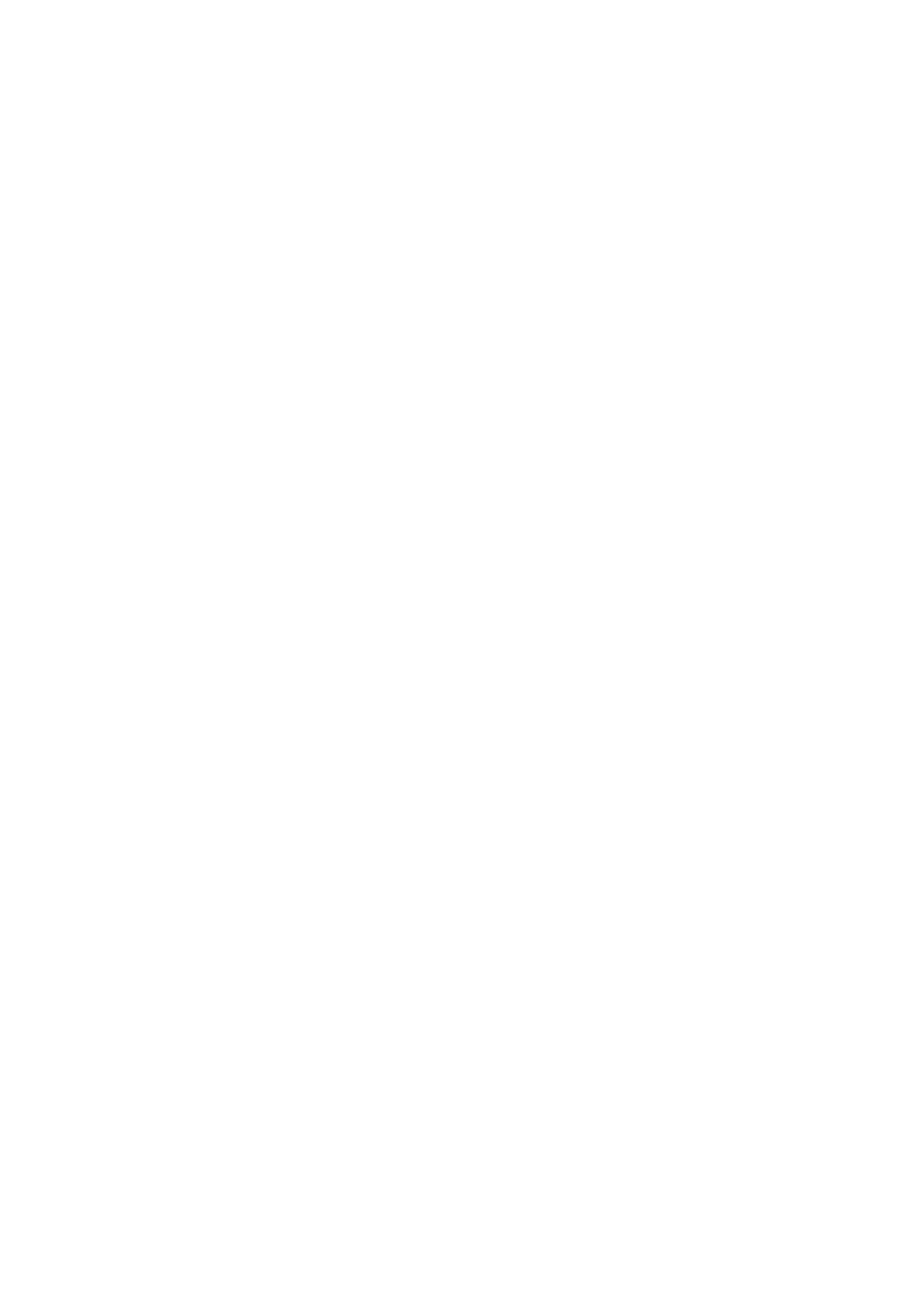**If you have any queries on this Agenda please contact** 

**Pauline Ross Democratic Services Officer** 

**Town Hall, Walter Stranz Square, Redditch, B98 8AH Tel: [01527](tel:01527) 881406**

**email: [p.ross@bromsgroveandredditch.gov.uk](mailto:p.ross@bromsgroveandredditch.gov.uk)**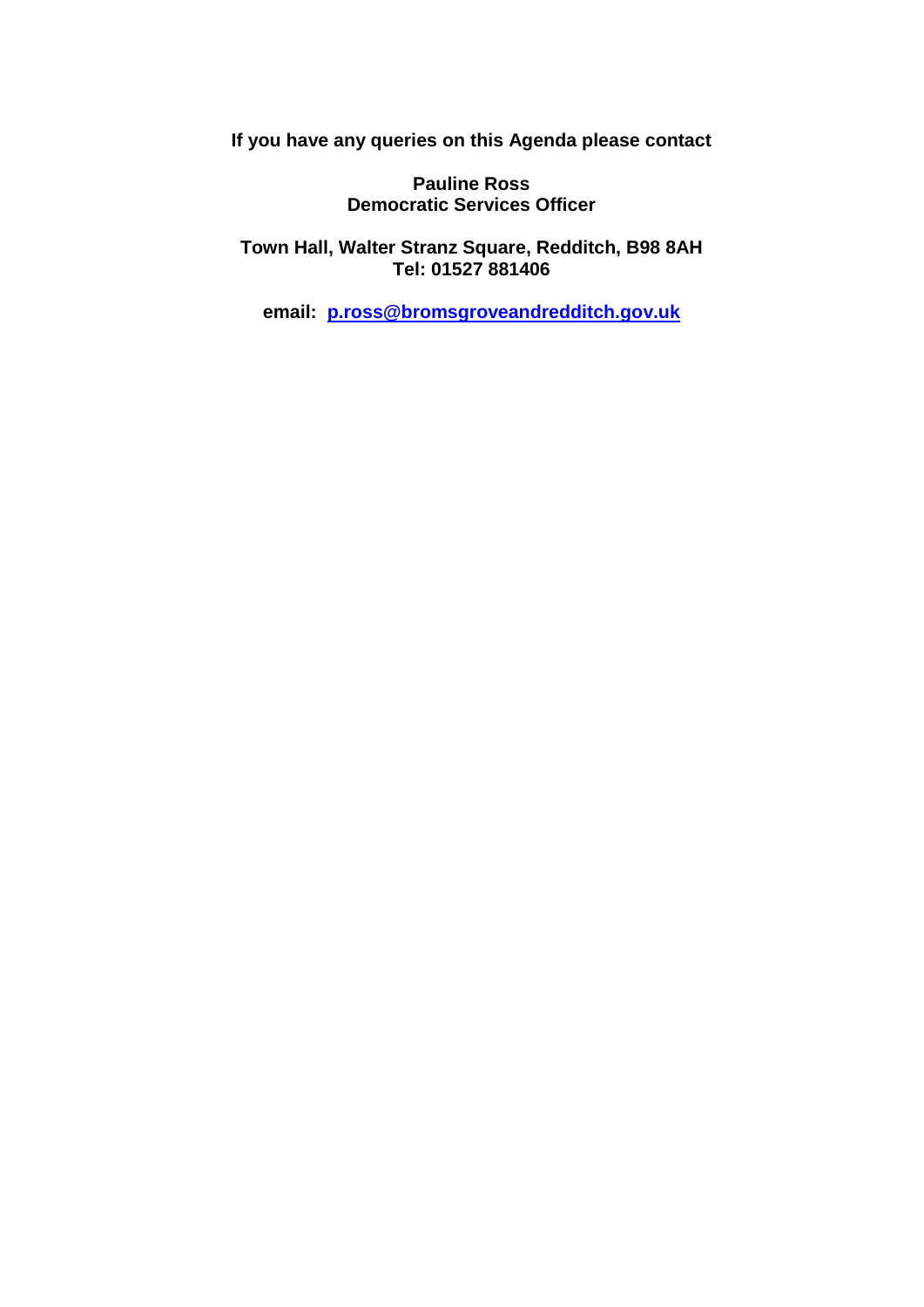# **GUIDANCE ON FACE TO FACE MEETINGS**

**At the current time, seating at the meeting will be placed in such a way as to achieve as much space as possible for social distancing to help protect meeting participants.**

**If you have any questions regarding the agenda or attached papers, please do not hesitate to contact Pauline Ross [\(p.ross@bromsgroveandredditch.gov.uk\)](mailto:p.ross@bromsgroveandredditch.gov.uk)**

### **GUIDANCE FOR ELECTED MEMBERS ATTENDING MEETINGS IN PERSON**

Members and Officers who still have access to lateral flow tests (LFTs) are encouraged to take a test on the day of the meeting. Meeting attendees who do not have access to LFTs are encouraged not to attend if they have common cold symptoms or any of the following common symptoms of Covid-19 on the day of the meeting; a high temperature, a new and continuous cough or a loss of smell and / or taste.

Whilst the Council acknowledges that it is no longer a legal requirement to wear face coverings, we would really appreciate if the Members who attend a meeting in person would consider wearing a face covering throughout the meeting unless they are exempt or speaking.

The meeting venue will be fully ventilated, and Members may need to consider wearing appropriate clothing in order to remain comfortable during proceedings.

#### **PUBLIC ATTENDANCE**

Members of the public will be able to access the meeting if they wish to do so. However, due to social distancing arrangements to ensure the safety of participants, there may be limited capacity and members of the public will be allowed access on a first come, first served basis.

Whilst the Council acknowledges that it is no longer a legal requirement to wear face coverings, we would really appreciate if members of the public who attend a meeting in person would consider wearing a face covering throughout the meeting unless they are exempt or speaking. It should be noted that members of the public who choose to attend in person do so at their own risk.

Members of the public are strongly encouraged not to attend the meeting if they testy positive for Covid-19 on the day of a meeting or up to 5 full days before a meeting. Should the member of the public test positive for Covid-19 on the meeting or up to 5 full days before the meeting then they are expected not to attend the meeting.

#### **PUBLIC SPEAKING**

**The usual process for public speaking at meetings of the Planning Committee will continue to be followed subject to some adjustments in light of the on-going Covid-19 pandemic. For this meeting the options to participate will be in person, by joining the meeting using a video link, or by submitting a statement to be read out by officers.**

**The process approved by the Council for public speaking at meetings of the Planning Committee is (subject to the discretion and control of the Chair), as summarised below:**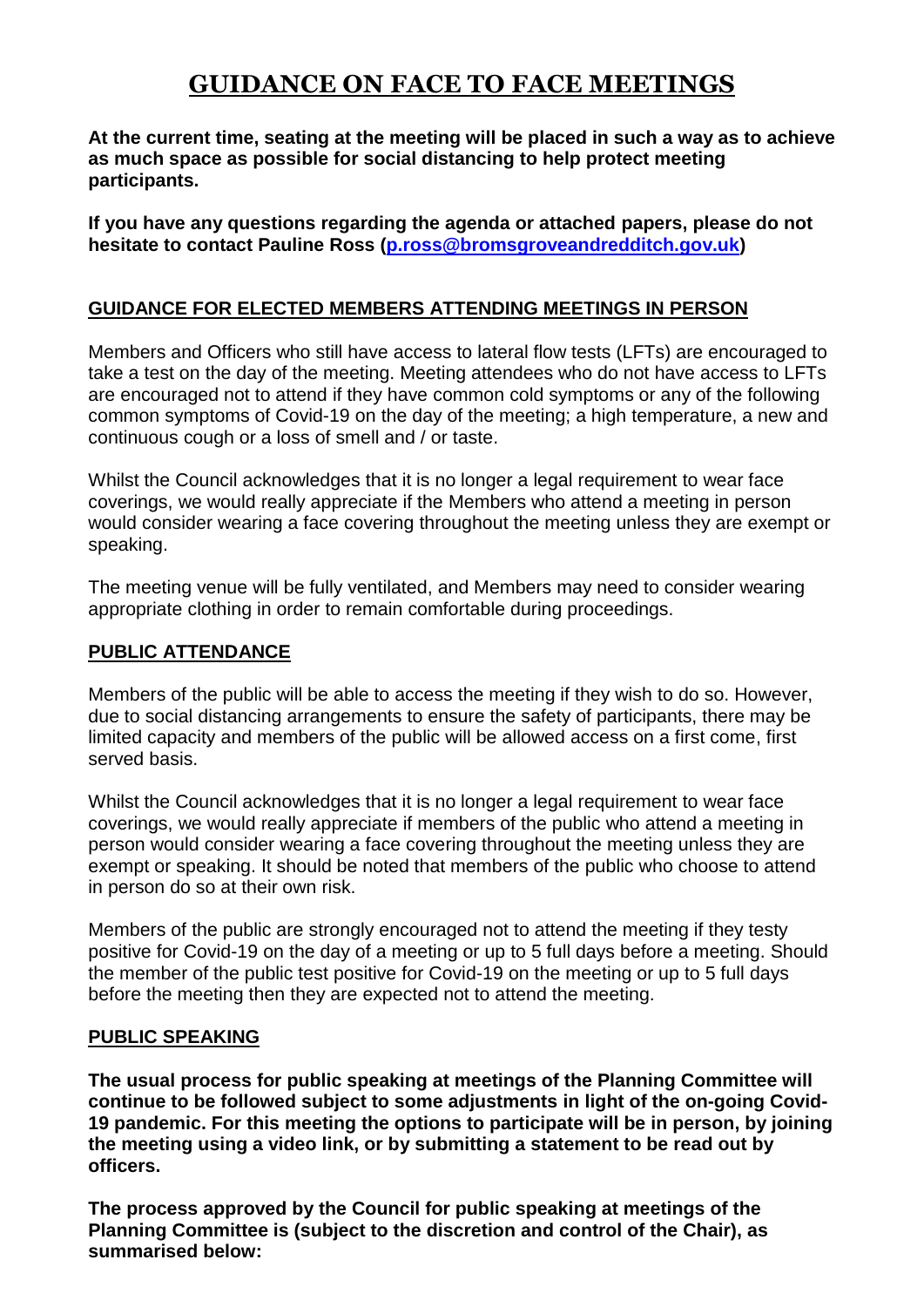- **1) Introduction of application by Chair**
- **2) Officer presentation of the report**
- **3) Public Speaking - in the following order:**
	- **a) Objectors to speak on the application**
	- **b) Supporters to speak on the application**
	- **c) Ward Councillors**
	- **d) Applicant (or representative) to speak on the application**
- **4) Members' questions to the Officers and formal debate / determination.**

**Speakers will be called in the order they have notified their interest in speaking to the Democratic Services Team and invited to address the committee in person or via Teams.**

**Each individual speaker will have up to a maximum of 3 minutes to speak, subject to the discretion of the Chair.**

**Each group of supporters or objectors with a common interest will have up to a maximum of 10 minutes to speak, subject to the discretion of the Chair.**

#### **Notes:**

- **1) Anyone wishing to address the Planning Committee on applications on this agenda must notify Pauline Ross from the Democratic Services Team on 01527 881406 or by email at [democratic@bromsgroveandredditch.gov.uk](mailto:democratic@bromsgroveandredditch.gov.uk) before 12 noon on Monday 23rd May 2022.**
- **2) Advice and assistance will be provided to public speakers as to how to access the meeting and those using the video link will be provided with joining details for Microsoft Teams. Provision has been made in the amended Planning Committee procedure rules for public speakers who cannot access the meeting by Teams, and those speakers will be given the opportunity to submit their speech in writing to be read out by an officer at the meeting. Please take care when preparing written comments to ensure that the reading time will not exceed three minutes. Any speakers wishing to submit written comments must do so by 12 noon on Monday 23rd May 2022.**
- **3) Reports on all applications will include a summary of the responses received from consultees and third parties, an appraisal of the main planning issues and a recommendation. All submitted plans and documentation for each application, including consultee responses and third party representations, are available to view in full via the Public Access facility on the Council's website [www.redditchbc.gov.uk](http://www.redditchbc.gov.uk/)**
- **4) It should be noted that, in coming to its decision, the Committee can only take into account planning issues, namely policies contained in the Borough of Redditch Local Plan No. 4 and other material considerations, which include Government Guidance and other relevant policies published since the adoption of the Development Plan and the "environmental factors" (in the broad sense) which affect the site.**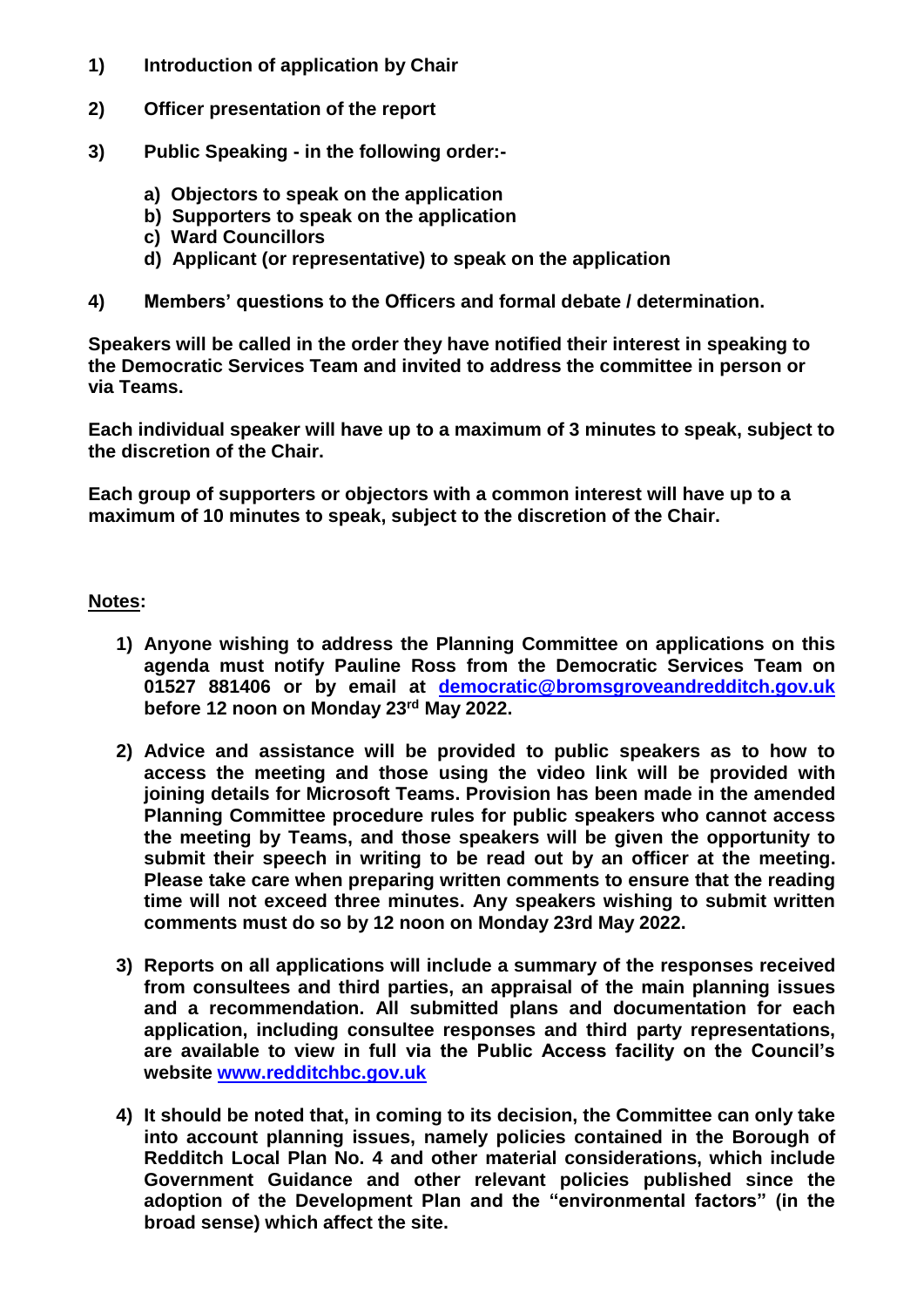- **5) Although this is a public meeting, there are circumstances when the committee might have to move into closed session to consider exempt or confidential information. For agenda items that are exempt, the public are excluded.**
- **6) Late circulation of additional papers is not advised and is subject to the Chair's agreement. The submission of any significant new information might lead to a delay in reaching a decision. The deadline for papers to be received by Planning Officers is 4.00 p.m. on the Friday before the meeting.**